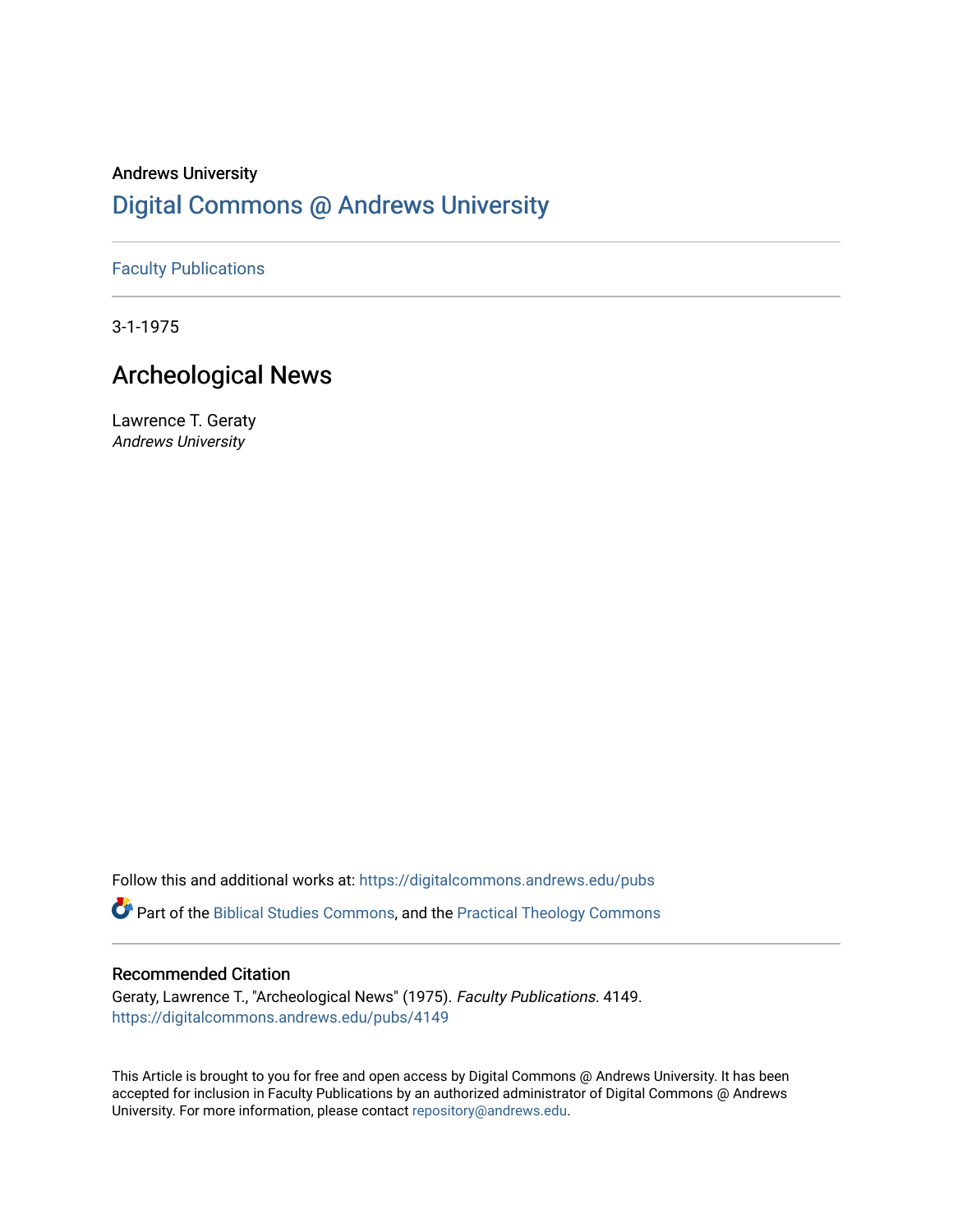# **Archeological News**



**Map, series of towns discovered in Dead Sea basin in 1973.** 

**Photo, six ostraca recently discovered at Khirbet el-Kom near Hebron in Palestine. For their significance, see the accompanying text. The bilingual referred to is in the upper right.** 



L. T. GERATY

**THOSE** who desire to keep abreast of new developments in archeology may be interested in a brief report of the annual meeting of the Society of Biblical Literature and its progeny, the American Schools of Oriental Research, both of which met in Washington, D.C., October 24-27, 1974.

### **Abraham and Moses**

Among the many scholarly papers read at the SBL, those which related recent findings of archeology to the Bible included the following: Walter E. Rast, of Valparaiso University, reported a series of towns in the southern Dead Sea basin that were found in 1973 to contain contemporary pottery and a similar cultural tradition through the end of the Early Bronze Age (c. nineteenth century B.C.), and suggested that since the towns were apparently linked in a single politico-economic system, they could conceivably reflect the background of the pentapolis<br>(Sodom, Gomorrah, Admah, (Sodom, Gomorrah, Zeboiim, and Zoar) mentioned in the Abraham-Melchizedek story

*Lawrence T. Geraty, Ph.D., is assistant professor, Old Testament Studies, Andrews University.* 

of Genesis 14. Though there are now certain chronological difficulties, his hypothesis may yet prove to be valid.

Joe D. Seger, of Hebrew Union College-Jewish Institute of Religion (Los Angeles), reported on the discovery of letters from the Proto-Sinaitic alphabet used as potters' marks on the shoulders of some large stone jars well sealed under debris from the final destruction of Middle Bronze Age Gezer *(c.* sixteenth century B.C.). These are of special interest because they compare in form and date to the alphabetic inscriptions found on the Sinai Peninsula. Together these data show that, contrary to the opinion of earlier critics, alphabetic writing existed *in* the time of Moses; only thus could his Torah have become a people's book.

### **Israelites and Edomites**

Joseph A. Callaway, of Southern Baptist Theological Seminary, described the pattern of life from the Iron I Age (or the Biblical period of the Judges) discovered at the small unfortified villages of Ai and Raddana, which he has excavated during the past ten years. Repre-